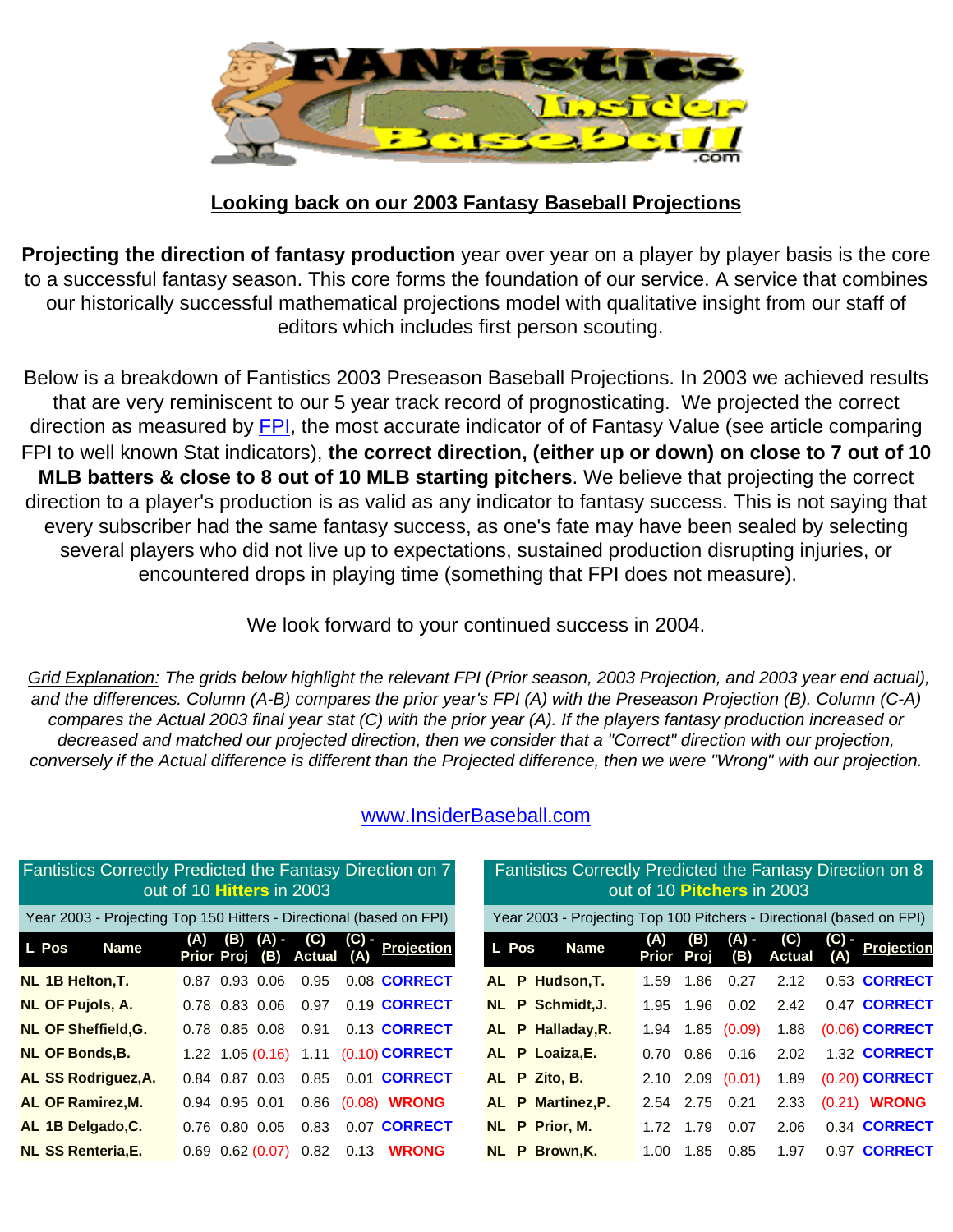| AL OF Wells, V.                              | 0.57 0.63 0.06                           | 0.74         | 0.17 CORRECT                      |     | AL P Mussina, M.                   | 1.60         | 1.73        | 0.13            | 1.91         | 0.31 CORRECT           |
|----------------------------------------------|------------------------------------------|--------------|-----------------------------------|-----|------------------------------------|--------------|-------------|-----------------|--------------|------------------------|
| AL 2B Soriano, A.                            | $0.77$ 0.75 (0.02)                       | 0.74         | $(0.03)$ CORRECT                  |     | NL P Wood, K.                      | 1.77         | 1.95        | 0.18            | 1.93         | 0.15 CORRECT           |
| <b>NL OF Abreu, B.</b>                       | 0.84 0.93 0.09                           | 0.77         | (0.08) <b>WRONG</b>               |     | NL P Vazquez, J.                   | 1.25         | 1.64        | 0.39            | 1.76         | 0.51 CORRECT           |
| AL 2B Boone, B.                              | $0.63$ $0.69$ $0.06$                     | 0.75         | 0.13 CORRECT                      |     | NL P Ortiz, R.                     | 1.68         | 1.78        | 0.10            | 1.89         | 0.21 CORRECT           |
| <b>NL OF Gonzalez, L.</b>                    | 0.74 0.78 0.04                           | 0.77         | 0.03 CORRECT                      |     | AL P Moyer, J.                     | 1.84         |             | $1.67$ $(0.17)$ | 1.81         | (0.03) CORRECT         |
| AL OF Beltran, C.                            | 0.73 0.78 0.05                           | 0.87         | 0.14 CORRECT                      |     | NL P Nomo, H.                      | 1.68         |             | 1.59 (0.09)     | 1.76         | <b>WRONG</b><br>0.08   |
| NL OF Pierre, J.                             | $0.60$ $0.65$ $0.05$                     | 0.71         | 0.11 CORRECT                      |     | AL P Colon, B.                     | 1.75         |             | $1.62$ $(0.13)$ | 1.57         | (0.18) <b>CORRECT</b>  |
| NL 1B Thome, J.                              | $0.93$ $0.80$ $(0.13)$                   | 0.75         | $(0.18)$ CORRECT                  |     | NL P Zambrano, C.                  | 1.42         | 1.61        | 0.19            | 1.77         | 0.35 CORRECT           |
| AL 3B Huff, A.                               | $0.72$ 0.70 $(0.02)$                     | 0.72         | $(0.01)$ CORRECT                  |     | NL P Hernandez, L.                 | 1.16         | 1.25        | 0.09            | 1.56         | 0.41 CORRECT           |
| AL OF Ordonez, M.                            | 0.84 0.03<br>0.81                        | 0.77         | $(0.04)$ WRONG                    |     | NL P Webb, B.                      | N/A          | N/A         | N/A             | 2.01         | N/A                    |
| NL 1B Sexson, R.                             | 0.66 0.67 0.01                           | 0.72         | 0.06 CORRECT                      |     | NL P Williams, W.                  | 2.08         |             | 1.64(0.44)      | 1.61         | $(0.47)$ CORRECT       |
| AL SS Garciaparra, N.                        | 0.78 0.07<br>0.71                        | 0.72         | 0.01 CORRECT                      | NL. | P Millwood, K.                     | 1.97         |             | $1.84$ $(0.13)$ | 1.60         | (0.38) <b>CORRECT</b>  |
| NL 1B Bagwell, J.                            | 0.75 0.79 0.04                           | 0.72         | (0.03) WRONG                      |     | AL P Pineiro, J.                   | 1.55         | 1.64        | 0.10            | 1.68         | 0.13 CORRECT           |
| AL OF Suzuki, I.                             | $0.72$ $0.72$ $(0.01)$                   | 0.69         | $(0.03)$ CORRECT                  |     | NL P Ponson, S.                    | 1.22         | 1.44        | 0.21            | 1.62         | 0.40 CORRECT           |
| NL OF Jones, C.                              | 0.84 0.87 0.03                           | 0.76         | (0.09) <b>WRONG</b>               |     | AL P Clemens, R.                   | 1.58         | 1.53        | (0.04)          | 1.65         | <b>WRONG</b><br>0.07   |
| <b>NL SS Furcal, R.</b>                      | 0.56 0.57 0.01                           | 0.67         | 0.11 CORRECT                      |     | NL P Clement, M.                   | 1.86         | 1.95        | 0.09            | 1.72         | (0.14) <b>WRONG</b>    |
| <b>NL OF Berkman, L.</b>                     | 0.81 0.82 0.01                           | 0.75         | (0.06) <b>WRONG</b>               |     | NL P Redman, M.                    | 1.33         | 1.60        | 0.27            | 1.75         | 0.43 CORRECT           |
| AL OF Anderson, G.                           | 0.70 0.71 0.01                           | 0.72         | 0.02 CORRECT                      |     | AL P Santana, J.                   | 2.02         |             | 1.70(0.31)      | 2.09         | 0.07 WRONG             |
| NL 3B Rolen, S.                              | 0.66 0.75 0.09                           | 0.75         | 0.09 CORRECT                      |     | NL P Maddux, G.                    | 1.78         | 1.71        | (0.07)          | 1.51         | (0.27) CORRECT         |
| AL 1B Giambi, Ja.                            | 0.86 0.91 0.05                           | 0.72         | $(0.13)$ WRONG                    |     | NL P Padilla, V.                   | 1.65         | 1.51        | (0.14)          | 1.57         | (0.08) <b>CORRECT</b>  |
| <b>NL OF Podsednik, S.</b>                   | $0.46$ $0.40$ $(0.06)$                   | 0.78         | 0.32 <b>WRONG</b>                 |     | AL P Mulder, M.                    | 1.91         | 2.11        | 0.20            | 1.73         | (0.18) <b>WRONG</b>    |
| AL DH Thomas, F.                             | 0.63 0.70 0.07                           | 0.74         | 0.10 CORRECT                      |     | NL P Wolf, R.                      | 1.86         | 1.99        | 0.13            | 1.60         | <b>WRONG</b><br>(0.27) |
| NL 2B Giles, M.                              | 0.48 0.61 0.13                           | 0.78         | 0.30 CORRECT                      |     | NL P Wells, K.                     | 1.31         |             | 1.10(0.21)      | 1.60         | <b>WRONG</b><br>0.29   |
| NL SS Cabrera, O.                            | 0.56 0.63 0.06                           | 0.69         | 0.13 CORRECT                      |     | AL P May, D.                       | 0.62         | 0.63        | 0.01            | 1.49         | 0.87 CORRECT           |
| <b>NL OF Giles, B.</b>                       | $0.92$ $0.90$ $(0.02)$                   | 0.78         | $(0.15)$ CORRECT                  |     | NL P Schilling, C.                 | 2.12         | 1.95        | (0.17)          | 1.85         | (0.28) CORRECT         |
| NL 1B Lee, D.                                | 0.72 0.72 0.00                           | 0.74         | 0.02 CORRECT                      |     | AL P Wakefield, T.                 | 2.29         |             | 1.92(0.36)      | 1.51         | (0.78) CORRECT         |
| NL OF Wilson, P.                             | $0.58$ 0.70 0.12                         | 0.71         | 0.13 CORRECT                      |     | AL P Sabathia, C.                  | 1.51         | 1.74        | 0.23            | 1.54         | 0.03 CORRECT           |
| <b>NL OF Hidalgo, R.</b>                     | 0.52 0.55 0.04                           | 0.79         | 0.27 CORRECT                      |     | AL P Kim, B.                       | 4.36         |             | $1.83$ $(2.52)$ | 2.46         | (1.89) CORRECT         |
| AL 2B Young, M.                              | 0.49 0.53 0.04                           | 0.64         | 0.15 CORRECT                      |     | NL P Miller.W.                     | 1.78         | 1.90        | 0.12            | 1.59         | (0.19) <b>WRONG</b>    |
| AL 3B Mueller, B.                            | 0.55 0.64 0.09                           | 0.77         | 0.22 CORRECT                      |     | AL P Pettitte, A.                  | 1.63         |             | $1.61$ (0.03)   | 1.42         | (0.21) <b>CORRECT</b>  |
| AL OF Lee, C.                                | 0.64 0.69 0.05                           | 0.68         | 0.04 CORRECT                      |     | NL P Penny, B.                     | 0.86         | 1.48        | 0.62            | 1.47         | 0.61 CORRECT           |
| AL 3B Chavez, E.                             | 0.68 0.72 0.04                           | 0.69         | 0.01 CORRECT                      |     | NL P Hampton, M.                   | 0.26         | 1.35        | 1.09            | 1.52         | 1.25 CORRECT           |
| AL OF Young, D.                              | 0.60 0.64 0.05                           | 0.72         | 0.12 CORRECT                      |     | AL P Franklin, R.                  | 1.63         | 1.26        | (0.37)          | 1.36         | (0.28) CORRECT         |
| NL OF Payton, J.                             | 0.67 0.68 0.01                           | 0.69         | 0.02 CORRECT                      |     | NL P Pavano, C.                    | 0.48         | 0.98        | 0.50            | 1.43         | 0.95 CORRECT           |
| AL SS Tejada, M.                             | $0.69$ $0.65$ $(0.03)$                   | 0.63         | $(0.06)$ CORRECT                  |     | NL P Batista, M.                   | 1.59         | 1.73        | 0.14            | 1.48         | (0.11) <b>WRONG</b>    |
| NL C Lopez, J.                               | 0.42 0.46 0.04                           | 0.89         | 0.47 CORRECT                      |     | NL P Trachsel, S.                  | 1.38         | 1.55        | 0.18            | 1.40         | 0.02 CORRECT           |
| <b>NL 2B Castillo, L.</b>                    | $0.68$ $0.66$ $(0.02)$                   | 0.65         | $(0.03)$ CORRECT                  |     | AL P Wells, D.                     | 1.61         |             | 1.34(0.27)      | 1.34         | (0.27) <b>CORRECT</b>  |
| AL OF Damon, J.                              | 0.69 0.73 0.04                           | 0.64         | $(0.05)$ WRONG                    |     | AL P Buehrle, M.                   | 1.55         | 1.69        | 0.14            | 1.23         | (0.32) <b>WRONG</b>    |
| <b>NL OF Green, S.</b><br>AL 1B Palmeiro, R. | 0.77 0.82 0.05                           |              | 0.63 (0.13) WRONG                 |     | AL P Lowe, D.                      | 2.41         |             | 2.10(0.31)      | 1.39         | (1.02) CORRECT         |
|                                              | $0.76$ $0.74$ $(0.03)$                   | 0.66         | $(0.10)$ CORRECT                  |     | NL P Lawrence, B.                  | 1.29         | 1.43        | 0.14            | 1.33         | 0.04 CORRECT           |
| AL DH Martinez, E.<br>NL 2B Loretta, M.      | 0.71 0.79 0.08<br>$0.62$ $0.61$ $(0.01)$ | 0.72<br>0.66 | 0.01 CORRECT<br>0.04 <b>WRONG</b> |     | NL P Willis, D.                    | N/A          | N/A<br>1.40 | N/A             | 1.74         | N/A<br>0.17 CORRECT    |
| NL OF Jones, A.                              | $0.69$ $0.68$ $(0.01)$                   | 0.65         | $(0.03)$ CORRECT                  |     | NL P Sheets, B.<br>NL P Morris, M. | 1.08<br>1.59 | 1.74        | 0.32<br>0.16    | 1.26<br>1.60 | 0.01 CORRECT           |
| AL 3B Blalock, H.                            | 0.40 0.67 0.27                           | 0.69         | 0.29 CORRECT                      |     | AL P Zambrano, V.                  | 1.00         |             | $0.87$ $(0.13)$ | 1.45         | <b>WRONG</b><br>0.45   |
| AL C Posada, J.                              | $0.64$ $0.62$ $(0.02)$                   | 0.73         | <b>WRONG</b><br>0.08              |     | NL P Peavy, J.                     | 1.08         | 1.35        | 0.27            | 1.36         | 0.28 CORRECT           |
| <b>NL OF Lofton, K.</b>                      | $0.64$ $0.60$ $(0.04)$                   | 0.70         | <b>WRONG</b><br>0.06              |     | AL P Suppan, J.                    | 0.86         | 1.22        | 0.36            | 1.28         | 0.42 CORRECT           |
| AL OF Ibanez, R.                             | 0.70 0.73 0.02                           |              | 0.63 (0.07) WRONG                 |     | AL P Thomson, J.                   | 0.95         | 1.17        | 0.22            | 1.19         | 0.24 CORRECT           |
|                                              |                                          |              |                                   |     |                                    |              |             |                 |              |                        |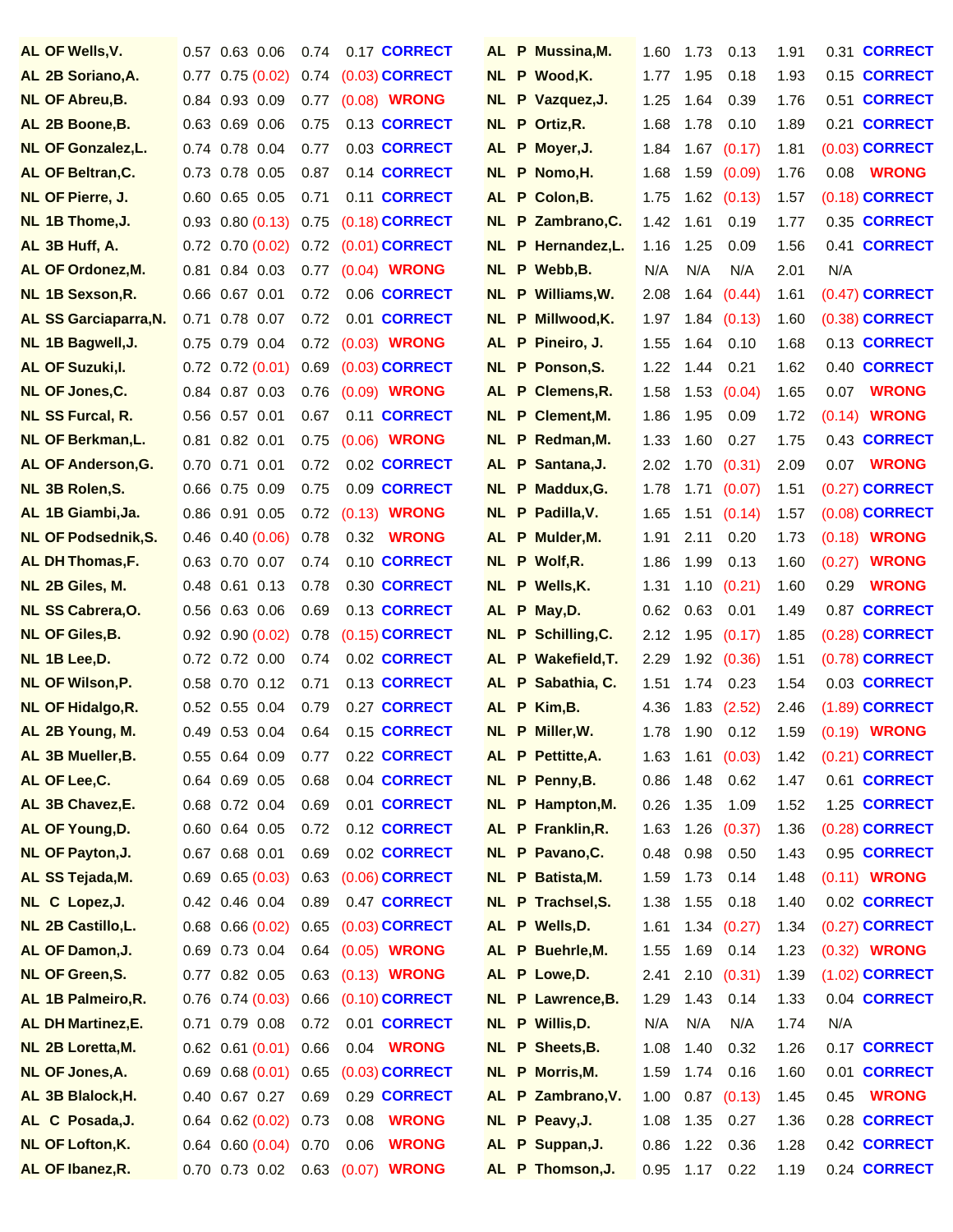| NL C Kendall, J.                                | $0.55$ 0.62 0.07                 | 0.65 | 0.11 CORRECT                         |     | AL P Lohse, K.                      | 1.26    | 1.41 | 0.15                   |              | 0.02 CORRECT           |
|-------------------------------------------------|----------------------------------|------|--------------------------------------|-----|-------------------------------------|---------|------|------------------------|--------------|------------------------|
| AL OF Matsui, H.                                | N/A 0.64 N/A                     | 0.60 | N/A CORRECT                          |     | NL P Ramirez, H.                    | N/A     | 1.27 | N/A                    | 1.28<br>1.41 | N/A CORRECT            |
| <b>NL OF Edmonds, J.</b>                        | $0.82$ 0.77 (0.04)               | 0.79 | $(0.03)$ CORRECT                     |     | NL P Seo, J.                        | N/A     | 1.39 | N/A                    | 1.36         | N/A CORRECT            |
| AL OF Winn, R.                                  | 0.65(0.06)<br>0.71               | 0.64 | <b>(0.06) CORRECT</b>                |     | NL P Eaton, A.                      | 1.44    | 1.63 | 0.19                   | 1.39         | (0.05) WRONG           |
| <b>AL OF Stewart, S.</b>                        | 0.67 0.74 0.07                   | 0.65 | (0.02) <b>WRONG</b>                  |     | AL P Shields, S.                    | 2.63    |      | $2.53$ $(0.10)$        | 1.71         | (0.92) CORRECT         |
| AL OF Nixon, T.                                 | $0.60$ $0.64$ $0.03$             | 0.81 | 0.20 CORRECT                         |     | NL P Leiter, A.                     | 1.45    |      | 1.40(0.05)             | 1.40         | (0.06) CORRECT         |
| NL 2B Vidro, J.                                 | $0.70$ $0.68$ $(0.02)$           | 0.69 | $(0.01)$ CORRECT                     |     | AL P Escobar, K.                    | 3.40    |      | $3.27$ $(0.13)$        | 1.40         | (2.01) <b>CORRECT</b>  |
| NL OF Sosa, S.                                  | 0.81 0.85 0.04                   | 0.70 | $(0.10)$ WRONG                       |     | AL P Washburn, J.                   | 1.89    | 2.00 | 0.10                   | 1.20         | (0.69) <b>WRONG</b>    |
| AL OF Crawford, C.                              | $0.47$ 0.49 0.02                 | 0.62 | 0.15 CORRECT                         |     | AL P Garcia, F.                     | 1.36    | 1.16 | (0.20)                 | 1.22         | (0.14) <b>CORRECT</b>  |
| NL OF Walker, L.                                | $0.88$ $0.86$ $(0.02)$           | 0.73 | $(0.14)$ CORRECT                     |     | AL P Anderson, B.                   | 0.97    |      | $0.87$ $(0.10)$        | 1.24         | <b>WRONG</b><br>0.26   |
| <b>NL OF Finley, S.</b>                         | $0.73$ 0.66 $(0.07)$             | 0.70 | $(0.02)$ CORRECT                     |     | AL P Radke, B.                      | 1.51    | 1.71 | 0.20                   | 1.12         | <b>WRONG</b><br>(0.38) |
|                                                 | 0.63 N/A<br>N/A                  | 0.60 | N/A CORRECT                          |     |                                     | N/A     | N/A  | N/A                    | 1.52         | N/A                    |
| AL OF Baldelli, R.<br><b>NL OF Guerrero, V.</b> | 0.94 0.99 0.05                   | 0.88 | (0.06) <b>WRONG</b>                  |     | AL P Gonzalez, J.<br>NL P Myers, B. | 1.06    | 1.39 | 0.33                   | 1.22         | 0.16 CORRECT           |
| <b>NL OF Wilkerson, B.</b>                      | $0.65$ $0.66$ $0.02$             | 0.68 | 0.03 <b>CORRECT</b>                  |     | AL P Garland, J.                    | 1.27    | 1.41 | 0.14                   | 1.21         | (0.06) WRONG           |
|                                                 | $0.60$ $0.65$ $0.05$             | 0.63 | 0.03 CORRECT                         |     |                                     |         |      |                        | 1.29         | (0.40) <b>CORRECT</b>  |
| AL 2B Boone, A.                                 |                                  |      |                                      |     | AL P Lilly, T.                      | 1.69    | 1.39 | (0.30)                 |              | 0.08 CORRECT           |
| AL OF Everett, C.                               | 0.56 0.64 0.08<br>0.59 0.68 0.09 | 0.69 | 0.13 CORRECT                         |     | NL P Beckett, J.                    | 1.54    | 1.67 | 0.13                   | 1.62         |                        |
| <b>NL OF Alou, M.</b>                           |                                  | 0.63 | 0.04 CORRECT                         |     | NL P Williams, J.                   | N/A     | N/A  | N/A                    | 1.73         | N/A                    |
| <b>NL OF Jenkins, G.</b>                        | $0.52$ 0.66 0.14                 | 0.72 | 0.20 CORRECT<br>0.14 CORRECT         |     | NL P Perez, Od.                     | 2.07    | 1.73 | (0.34)                 | 1.22         | (0.84) CORRECT         |
| <b>NL OF Mondesi, R.</b>                        | $0.54$ 0.55 0.02                 | 0.68 |                                      |     | AL P Meche, G.                      | N/A     | 0.97 | N/A                    | 1.20         | N/A                    |
| AL OF Salmon, T.                                | 0.68(0.03)<br>0.71               | 0.65 | $(0.06)$ CORRECT                     |     | NL P Oswalt, R.                     | 1.84    | 1.75 | (0.08)                 | 1.76         | (0.08) <b>CORRECT</b>  |
| AL DH Durazo, E.                                | 0.74 0.80 0.06                   | 0.61 | (0.12) <b>WRONG</b>                  |     | NL P Chacon, S.                     | 0.66    |      | $0.60$ $(0.06)$        | 1.62         | <b>WRONG</b><br>0.96   |
| AL OF Gibbons, J.                               | $0.56$ $0.61$ $0.05$             | 0.58 | 0.02 CORRECT                         |     | NL P Tavarez, J.                    | 0.75    |      | $0.72$ $(0.03)$        | 2.64         | <b>WRONG</b><br>1.89   |
| AL DH Conine, J.                                | $0.58$ 0.62 0.04                 | 0.62 | 0.04 CORRECT                         |     | NL P Redding, T.                    | 0.84    | 1.47 | 0.63                   | 1.25         | 0.40 CORRECT           |
| NL C Rodriguez, I.                              | 0.73 0.77 0.04                   | 0.68 | $(0.05)$ WRONG                       |     | AL P Hentgen, P.                    | $-0.84$ | 0.92 | 1.76                   | 1.35         | 2.19 <b>CORRECT</b>    |
| AL DH Ortiz, D.                                 | 0.63 0.74 0.10                   | 0.76 | 0.13 CORRECT                         |     | AL P Burkett, J.                    | 0.99    |      | $0.96$ $(0.03)$        | 1.19         | <b>WRONG</b><br>0.20   |
| <b>AL 1B Mientkiewicz, D. 0.56 0.52 (0.05)</b>  |                                  | 0.69 | 0.12 <b>WRONG</b>                    |     | AL P Rogers, K.                     | 1.42    |      | 1.19(0.23)             | 1.07         | (0.35) <b>CORRECT</b>  |
| AL 3B Koskie, C.                                | 0.63 0.68 0.05                   | 0.70 | 0.08 CORRECT                         |     | NL P Alvarez, W.                    | 0.87    |      | $0.65$ $(0.22)$        | 2.17         | <b>WRONG</b><br>1.30   |
| <b>NL OF Grissom, M.</b>                        | $0.65$ $0.59$ $(0.06)$           | 0.63 | $(0.02)$ CORRECT                     | NL. | P Stephenson, G. 0.81               |         | 1.64 | 0.83                   | 1.16         | 0.35 CORRECT           |
| AL 1B Lee, T.                                   | 0.53 0.60 0.07                   | 0.63 | 0.10 CORRECT                         |     | NL P Villarreal, O.                 | N/A     | 1.04 | N/A                    | 2.04         | <b>WRONG</b><br>N/A    |
| AL SS Berroa, A.                                | 0.48 0.55 0.07                   | 0.64 | 0.16 <b>CORRECT</b>                  |     | AL P Affeldt, J.                    | 0.99    |      | 1.35 0.36              | 1.57         | 0.58 CORRECT           |
| AL 1B Millar, K.                                | 0.69 0.73 0.04                   | 0.63 | (0.06) WRONG                         |     | NL P Ishii, K.                      | 1.28    |      | $1.13$ $(0.15)$        | 1.33         | <b>WRONG</b><br>0.06   |
| NL OF Cruz, J.                                  | 0.56 0.66 0.10                   | 0.59 | 0.03 CORRECT                         |     | NL P Oliver, D.                     | 0.60    | N/A  | N/A                    | 1.06         | 0.46                   |
| <b>NL OF Encarnacion, J.</b>                    | $0.62$ $0.57$ $(0.05)$           | 0.59 | $(0.02)$ CORRECT                     |     | NL P Ohka, T.                       | 1.54    |      | 1.45(0.09)             | 0.95         | $(0.58)$ CORRECT       |
| NL 3B Lowell, M.                                | $0.63$ $0.54$ $(0.09)$           | 0.69 | 0.06 <b>WRONG</b>                    |     | NL P Brower, J.                     | 1.77    |      | 1.55(0.22)             | 1.90         | 0.13 <b>WRONG</b>      |
| <b>NL OF Biggio, C.</b>                         | $0.54$ $0.53$ $(0.02)$           | 0.54 | $(0.00)$ CORRECT                     |     | NL P Kinney, M.                     | 0.24    |      | 0.69 0.45              | 0.98         | 0.74 CORRECT           |
| NL 3B Ramirez, Ar.                              | 0.42 0.69 0.27                   | 0.58 | 0.15 CORRECT                         |     | AL P Lidle, C.                      | 1.51    |      | 1.68 0.16              | 0.97         | $(0.55)$ WRONG         |
| NL 2B Kent, J.                                  | $0.77$ 0.71 $(0.06)$             | 0.69 | $(0.08)$ CORRECT                     |     | AL P Lackey, J.                     | 1.45    |      | $1.22$ $(0.23)$        | 0.90         | $(0.55)$ CORRECT       |
| NL 2B Jimenez, D.                               | 0.49 0.54 0.05                   | 0.59 | 0.10 CORRECT                         |     | AL P Davis, J.                      | 2.19    |      | 1.35(0.84)             | 1.11         | (1.08) CORRECT         |
| <b>NL OF Sanders, R.</b>                        | $0.60$ $0.56$ $(0.04)$           | 0.75 | 0.16 <b>WRONG</b>                    |     | NL P Day, Z.                        |         |      | $2.44$ $2.00$ $(0.44)$ | 1.38         | $(1.06)$ CORRECT       |
| AL OF Guillen, J.                               | $0.42$ 0.37 (0.05)               | 0.73 | 0.31<br><b>WRONG</b>                 |     | NL P Reitsma, C.                    | 1.12    |      | 1.29 0.17              | 2.04         | 0.92 CORRECT           |
| AL SS Jeter, D.                                 | 0.70 0.76 0.06                   | 0.70 | 0.00 CORRECT                         |     | AL P Soriano, R.                    | 1.17    |      | 1.22 0.05              | 3.20         | 2.03 CORRECT           |
| <b>NL SS Rollins, J.</b>                        | 0.53 0.58 0.05                   | 0.54 | 0.01 CORRECT                         |     | NL P Glavine, T.                    | 1.63    |      | 1.30(0.33)             | 0.92         | (0.71) <b>CORRECT</b>  |
| NL 1B Casey, S.                                 | 0.49 0.62 0.13                   | 0.59 | 0.09 CORRECT                         |     | AL P Johnson, Ja.                   | 0.86    |      | 1.03 0.16              | 0.88         | 0.02 CORRECT           |
| AL OF Bradley, M.                               | 0.53 0.57 0.05                   | 0.83 | 0.30 CORRECT                         |     | AL P Contreras, J.                  | N/A     | 1.58 | N/A                    | 2.32         | N/A                    |
| AL OF Cameron, M.                               | 0.64 0.70 0.05                   | 0.60 | (0.04) <b>WRONG</b>                  |     | NL P Franklin, W.                   | 2.13    |      | 1.41(0.71)             | 0.84         | (1.28) <b>CORRECT</b>  |
| AL 2B Walker, T.                                |                                  |      | 0.62 0.60 (0.02) 0.57 (0.05) CORRECT |     | NL P Rueter, K.                     |         |      | $1.50$ $1.18$ $(0.31)$ | 1.11         | $(0.39)$ CORRECT       |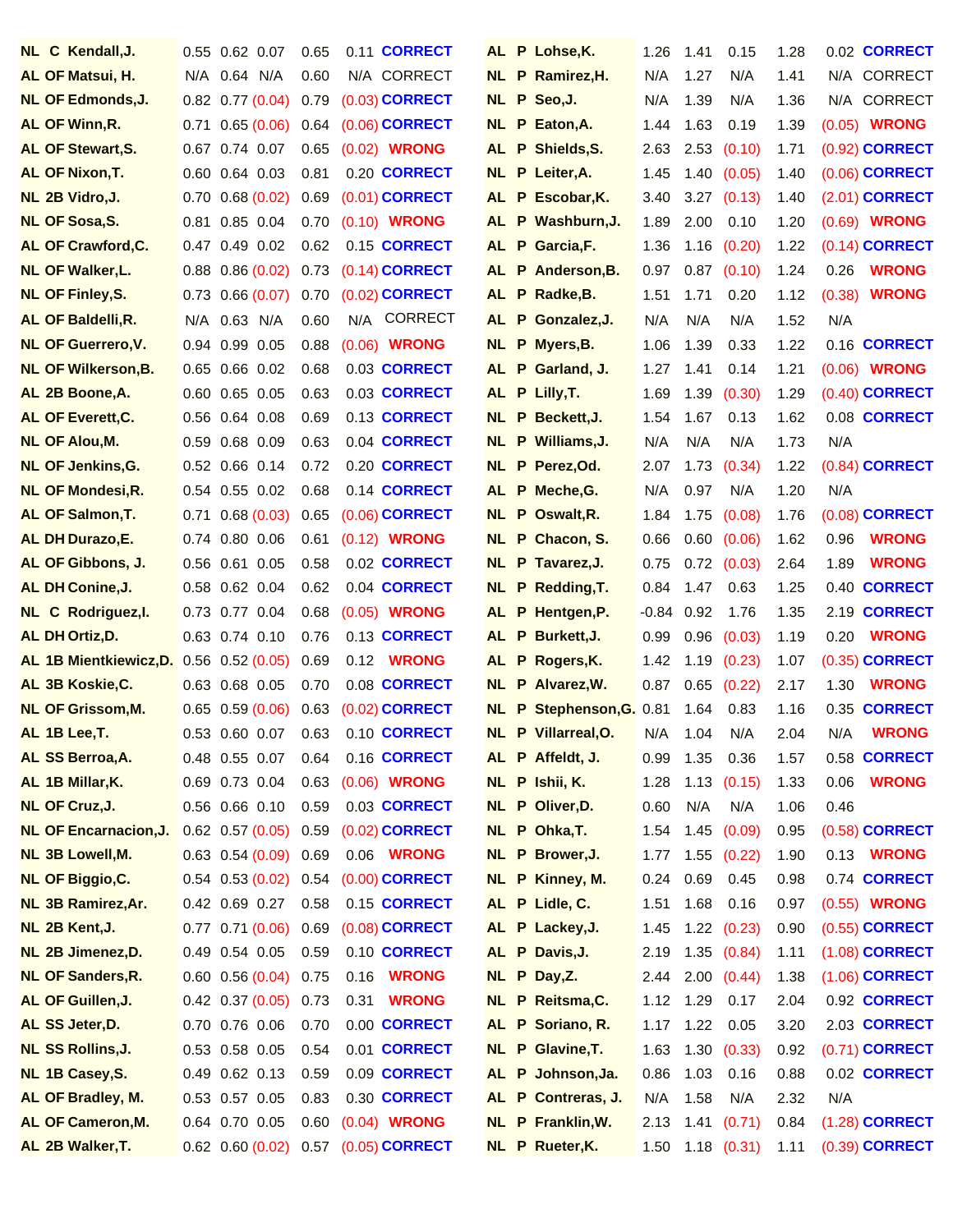| AL OF Sanchez, A.                     | 0.66 |                   | 0.60(0.06)             | 0.62 |      | $(0.04)$ CORRECT         |
|---------------------------------------|------|-------------------|------------------------|------|------|--------------------------|
| AL 1B Olerud, J.                      |      |                   | $0.73$ $0.70$ $(0.03)$ | 0.57 |      | $(0.16)$ CORRECT         |
| AL OF Jones, J.                       | 0.67 |                   | 0.72 0.05              | 0.65 |      | (0.02) <b>WRONG</b>      |
| NL C Lieberthal, M.                   |      |                   | 0.57 0.63 0.05         | 0.64 |      | 0.07 CORRECT             |
| NL 2B Polanco, P.                     |      |                   | $0.54$ $0.49$ $(0.05)$ | 0.65 | 0.11 | <b>WRONG</b>             |
| NL OF Byrd, M.                        | 0.31 |                   | $0.46$ $0.16$          | 0.64 |      | 0.34 CORRECT             |
| AL OF Hunter, T.                      |      |                   | $0.72$ 0.66 $(0.06)$   | 0.54 |      | (0.18) CORRECT           |
| <b>AL OF Catalanotto, F.</b>          | 0.64 |                   | $0.75$ 0.11            | 0.64 |      | (0.01) <b>WRONG</b>      |
| AL C Varitek, J.                      |      | 0.52 0.57 0.05    |                        | 0.66 |      | 0.14 <b>CORRECT</b>      |
| AL 3B Randa, J.                       | 0.57 |                   | 0.53(0.05)             | 0.61 |      | 0.04 <b>WRONG</b>        |
| AL 1B Spiezio, S.                     | 0.63 |                   | 0.58(0.05)             | 0.58 |      | $(0.05)$ CORRECT         |
| AL 3B Teixeira, M.                    | N/A  |                   | 0.78 N/A               | 0.58 |      | N/A WRONG                |
| AL C Pierzynski, A.                   | 0.57 |                   | 0.53(0.03)             | 0.64 | 0.07 | <b>WRONG</b>             |
| <b>NL SS Cintron, A.</b>              |      |                   | 0.40 0.47 0.08         | 0.68 |      | 0.28 CORRECT             |
| <b>NL 3B Burroughs, S.</b>            |      |                   | 0.45 0.59 0.14         | 0.58 |      | 0.13 CORRECT             |
| <b>NL 3B Wigginton, T.</b>            | 0.71 |                   | 0.64(0.07)             | 0.52 |      | (0.19) CORRECT           |
| AL OF Gerut, J.                       |      | $N/A$ $N/A$ $N/A$ |                        | 0.62 | N/A  |                          |
| AL OF White, R.                       | 0.42 |                   | 0.58 0.17              | 0.62 |      | 0.20 CORRECT             |
| NL 3B Ensberg, M.                     |      | 0.54 0.63 0.09    |                        | 0.74 |      | 0.20 CORRECT             |
| NL 3B Castilla, V.                    | 0.37 |                   | 0.36(0.01)             | 0.56 |      | 0.19 <b>WRONG</b>        |
| AL 1B Sweeney, M.                     |      | 0.85 0.86 0.01    |                        | 0.70 |      | $(0.15)$ WRONG           |
| NL 2B Grudzielanek, M. 0.46 0.50 0.04 |      |                   |                        | 0.62 |      | 0.16 CORRECT             |
| NL 2B Young, E.                       | 0.60 |                   | $0.63$ $0.03$          | 0.61 |      | 0.01 CORRECT             |
| AL SS Valentin, J.                    | 0.57 |                   | 0.55(0.02)             | 0.56 |      | $(0.00)$ CORRECT         |
| AL OF Matos, L.                       | 0.03 | N/A N/A           |                        | 0.67 | 0.64 |                          |
| AL OF Williams, B.                    |      |                   | $0.78$ $0.73(0.05)$    |      |      | $0.60(0.17)$ CORRECT     |
| AL SS Lugo, J.                        |      |                   | 0.54 0.55 0.01         |      |      | 0.57 0.03 CORRECT        |
| <b>NL 3B Hillenbrand, S.</b>          |      |                   | $0.59$ $0.55(0.04)$    |      |      | 0.57(0.02) CORRECT       |
| AL 1B Hatteberg, S.                   |      |                   | $0.62$ $0.59(0.02)$    |      |      | 0.51(0.11) CORRECT       |
| NL 1B Martinez, T.                    |      |                   | 0.58 0.62 0.05         |      |      | 0.58 0.00 <b>CORRECT</b> |
| NL 3B Alfonzo,E.                      |      |                   | 0.70 0.72 0.02         |      |      | 0.53(0.17) WRONG         |
| NL C LoDuca, P.                       |      |                   | 0.53 0.59 0.06         |      |      | 0.50(0.03) WRONG         |
| AL OF Mora, M.                        |      |                   | $0.53$ $0.52(0.02)$    |      |      | 0.77 0.24 WRONG          |
| <b>NL OF Floyd, C.</b>                |      |                   | 0.77 0.81 0.04         |      |      | 0.72(0.04) WRONG         |
| AL 3B Hinske, E.                      |      |                   | $0.69$ $0.64(0.06)$    |      |      | 0.59(0.10) CORRECT       |
| AL 2B Kennedy, A.                     |      |                   | $0.67$ $0.66(0.01)$    |      |      | 0.61(0.07) CORRECT       |
| AL 2B Alomar, R.                      |      |                   | 0.55 0.64 0.09         |      |      | 0.52(0.03) WRONG         |
| AL 3B Blake, C.                       |      |                   | $0.27$ 0.56 0.29       |      |      | 0.50 0.23 CORRECT        |
| AL 2B Anderson, M.                    |      |                   | $0.49$ $0.44(0.05)$    |      |      | 0.57 0.08 WRONG          |
| AL SS Roberts, B.                     |      |                   | 0.49 0.52 0.02         |      |      | 0.58 0.09 CORRECT        |
| NL 1B Cordero, W.                     |      |                   | 0.59 0.62 0.03         | 0.61 |      | 0.02 CORRECT             |
| NL 2B Belliard, R.                    |      |                   | 0.29 0.58 0.29         |      |      | 0.59 0.30 <b>CORRECT</b> |
| AL C Hernandez, R.                    |      |                   | 0.42 0.50 0.09         |      |      | 0.57 0.15 CORRECT        |
| <b>NL OF Kotsay, M.</b>               |      |                   | $0.65$ $0.63(0.02)$    |      |      | 0.54(0.10) CORRECT       |
| AL 3B Crede, J.                       |      |                   | 0.61 0.64 0.03         |      |      | 0.52(0.09) WRONG         |
| NL 2B Durham, R.                      |      |                   | $0.71$ $0.66(0.05)$    |      |      | 0.63(0.08) CORRECT       |

| AL OF Sanchez, A.            |                                                                                                                                                                                                                                                                                                                                                                                      | 0.66 0.60 (0.06) 0.62 (0.04) CORRECT    |  |                    |  |  | NL P Reynolds, S. 0.80 0.86 0.06 0.97 0.17 CORRECT |
|------------------------------|--------------------------------------------------------------------------------------------------------------------------------------------------------------------------------------------------------------------------------------------------------------------------------------------------------------------------------------------------------------------------------------|-----------------------------------------|--|--------------------|--|--|----------------------------------------------------|
| AL 1B Olerud, J.             |                                                                                                                                                                                                                                                                                                                                                                                      | 0.73 0.70 (0.03) 0.57 (0.16) CORRECT    |  | NL P Robertson, J. |  |  | -1.12 1.24 2.36 0.98 2.10 <b>CORRECT</b>           |
| AL OF Jones, J.              | 0.67 0.72 0.05 0.65 (0.02) WRONG                                                                                                                                                                                                                                                                                                                                                     |                                         |  | NL P Villone, R.   |  |  | 1.32  1.52  0.20  1.47  0.15  CORRECT              |
| NL C Lieberthal, M.          |                                                                                                                                                                                                                                                                                                                                                                                      | 0.57 0.63 0.05 0.64 0.07 <b>CORRECT</b> |  | AL P Westbrook, J. |  |  | 0.66  0.85  0.19  1.17  0.51  CORRECT              |
| NL 2B Polanco, P.            | 0.54 0.49 (0.05) 0.65 0.11 WRONG                                                                                                                                                                                                                                                                                                                                                     |                                         |  | AL P Ortiz, Ra.    |  |  | 1.55  1.52  (0.04)  0.83  (0.72)  CORRECT          |
| NL OF Byrd, M.               |                                                                                                                                                                                                                                                                                                                                                                                      | 0.31 0.46 0.16 0.64 0.34 CORRECT        |  | NL P Helling, R.   |  |  | 1.10 0.79 (0.32) 0.95 (0.15) <b>CORRECT</b>        |
| <b>AL OF Hunter.T.</b>       |                                                                                                                                                                                                                                                                                                                                                                                      | 0.72 0.66 (0.06) 0.54 (0.18) CORRECT    |  | NL P Jimenez.J.    |  |  | 3.76 2.96 (0.81) 1.36 (2.40) CORRECT               |
| <b>AL OF Catalanotto, F.</b> |                                                                                                                                                                                                                                                                                                                                                                                      | 0.64 0.75 0.11 0.64 (0.01) WRONG        |  | AL P Hernandez.R.  |  |  | 1.22  1.33  0.11  1.50  0.27  CORRECT              |
| AL C Varitek, J.             |                                                                                                                                                                                                                                                                                                                                                                                      | 0.52 0.57 0.05 0.66 0.14 CORRECT        |  | NL P Torres.S.     |  |  | 1.63  1.53  (0.10)  1.19  (0.44) CORRECT           |
| $AD = B = A + I$             | $\overline{O}$ $\overline{P}$ $\overline{P}$ $\overline{O}$ $\overline{O}$ $\overline{O}$ $\overline{P}$ $\overline{O}$ $\overline{O}$ $\overline{O}$ $\overline{O}$ $\overline{O}$ $\overline{O}$ $\overline{O}$ $\overline{O}$ $\overline{O}$ $\overline{O}$ $\overline{O}$ $\overline{O}$ $\overline{O}$ $\overline{O}$ $\overline{O}$ $\overline{O}$ $\overline{O}$ $\overline{$ |                                         |  |                    |  |  |                                                    |

**ALCOMBLE 188 10.58 Total Accuracy 76%**